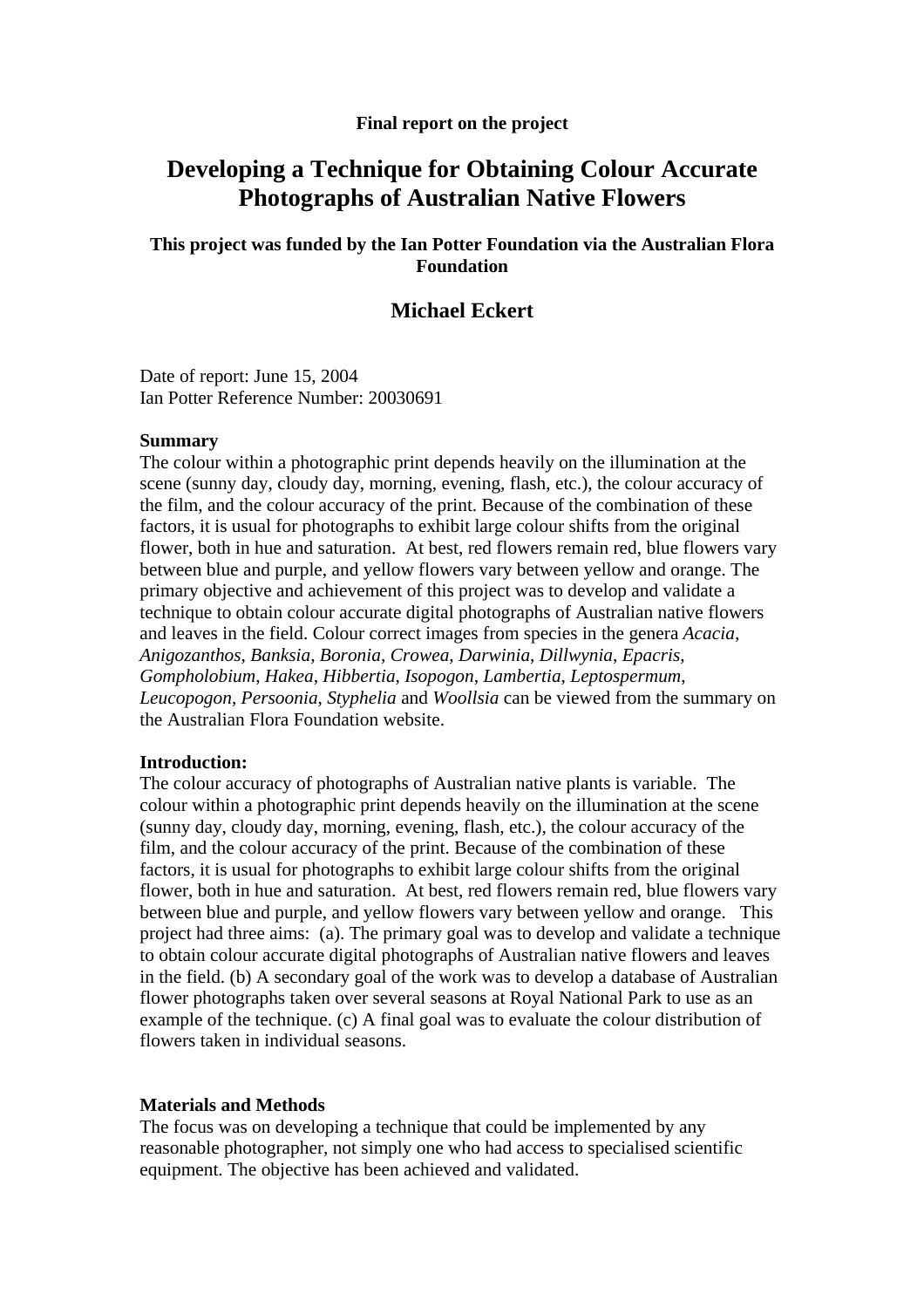The technique is as follows:

- 1. Obtain photographs of flowers and foliage in diffuse illumination rather than direct sunlight. This can be done by taking photographs either on a cloudy day or by taking a photograph of the flower under a diffusion tent [1]. Direct sunlight increases the contrast of the image of the flower (the difference between the darkest and brightest points), creating a difficult photographic environment for film that has a limited dynamic range. In addition, direct sunlight creates shifts in the colour of the flower (essentially it de-saturates the colours) by introducing a large component of illuminant into the image. A diffuser or diffusion tent is simply a translucent shield placed between the direct sun and the object being photographed. Examples of a translucent shield might be a translucent thin plastic sheet or a large piece of white satin. Commercial diffusers are available, but they are also simple to make (see reference [1]).
- 2. Use film with minimal or no sensitivity to infra-red and ultra-violet light, eg, with wavelengths greater than 700 nm (infra-red) or shorter than 400 nm (ultra-violet). There are only a few slide films that meet this criterion, such as Fuji Astia and Kodak Ektachrome 100 EPN. Alternatively, an Ultra-violet and Infra-red blocking filter can be used on the camera. Why is this important? Colour accuracy for film is only required for particular applications such as industrial applications and fashion photography. Typically, the spectral sensitivity of print and slide film is designed to create "punchy" and highly saturated images as demanded by the market place. Examples include both consumer negative film such as Kodak Gold 100 and professional slide film such as Fuji Velvia and Fuji Provia. One of the ways to create greater saturation is to allow higher sensitivity in the ultra-violet (to create strong blues in the sky) and higher sensitivity in infra-red (to create stronger reds). Unfortunately, flowers are often strongly reflective in infra-red and ultra violet, leading to the phenomenon known as "anomalous colour" [2]. Kodak identified flowers such as blue morning glories, gentians, and ageratum flowers as known to be difficult to photograph for exactly this reason. The use of digital cameras does not alleviate this problem: The spectral sensitivities in spectral elements are often designed with cost in mind, as well as the need to create "punchy" photographs. Digital cameras are often highly sensitive to infrared and photographs may exhibit anomalous colour shifts, in the same way of amateur film. This was one of the reasons that film has been primarily used in this project- spectral sensitivity curves for film are published by manufacturers and, when the correct film is used, one can be confident that anomalous colour is not an issue.
- 3. Set film exposure by using a grey card (18% grey) to set the shutter and aperture with "through the lens" metering. Through the Lens (TTL) metering will be quite accurate for this situation because the illumination is diffuse and the scene contrast for flowers are usually quite accurately captured with a standard grey card. Over or underexposure of film will create colour shifts in the final photograph. While these colour shifts will, for the most part, be removed at the next stages, extremes of colour compensation can introduce colour noise artefacts.
- 4. Take two photographs of the flower: The first photograph will be the photograph that will be processed and used, the second photograph will contain both the flower and a mini Macbeth Colour Checker Chart to be used as a grey scale and colour compensation. The photograph with the Macbeth Colour Checker Chart will be used to perform a warping of the grey scale and colour space of the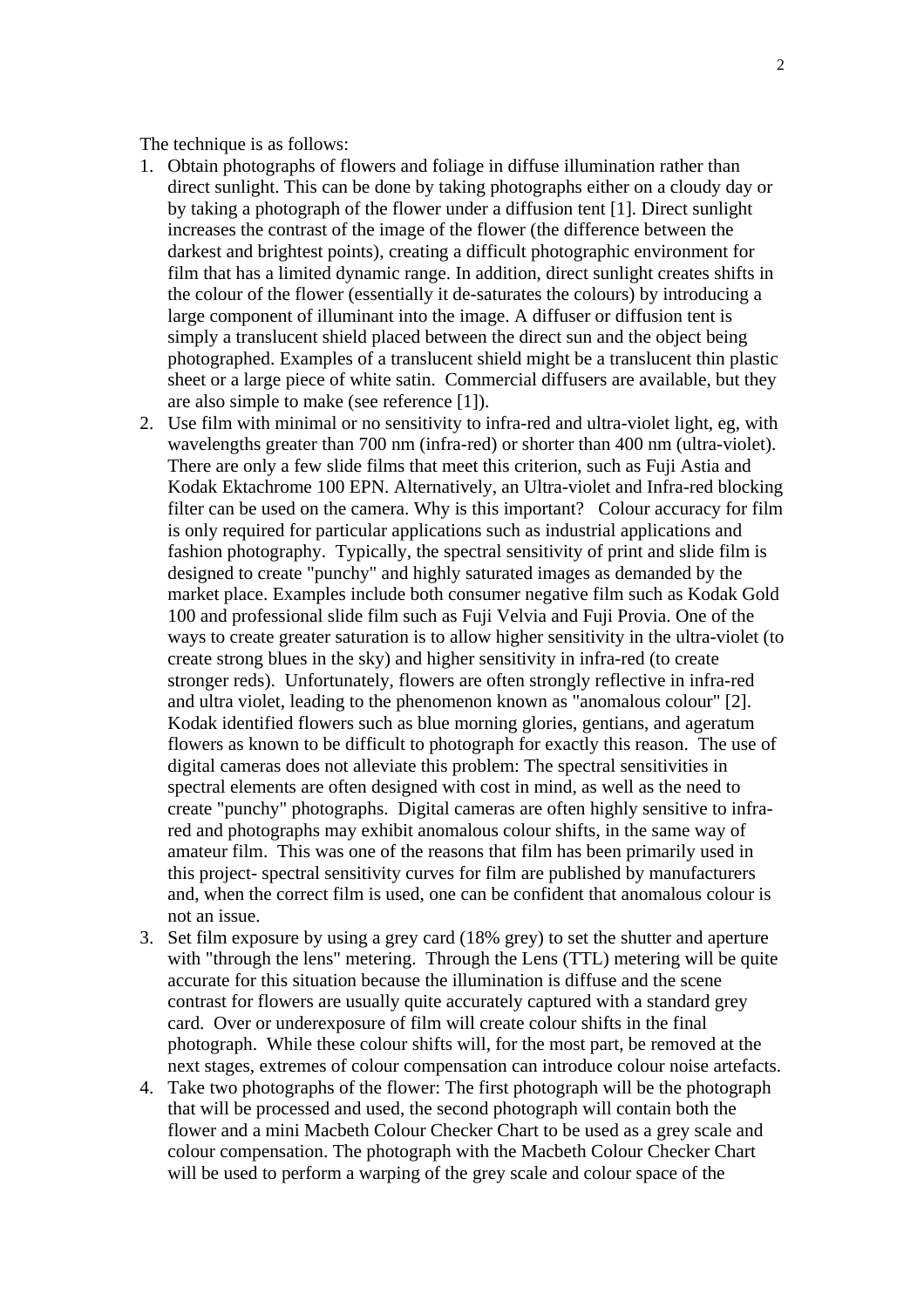captured digital photograph. The technique uses a commercially available software package.

- 5. Process the film at a reputable film processing laboratory.
- 6. Calibrate the slide scanner using a colour profiling package [3]. This is necessary to ensure that the scanner creates as accurate a possible rendition of the photograph as possible. Profiling corrects for colour shifts and grey scale nonlinearities introduced by the scanner. Profiling also has the advantage that it creates a constant colour and grey scale mapping to apply to multiple scans, rather than having the scanning software remap the photograph depending on some internal software.
- 7. Scan the two photographs with the profiled scanner.
- 8. Create grey scale and colour correction maps from the photograph with the Macbeth Colour chart. The technique uses a commercially available software package "Picture Window Pro" [4] - however the same procedure could be implemented with a colour profiling package [3]. The effect of the colour corrections is shown in Figures 1-4.
- 9. Apply the grey scale and colour correction maps to the original flower photograph (Figure 5).

The resulting colour photograph will have reasonably accurate hues and colour saturation as long as the saturation is within the saturation range of the colour panels on the Macbeth Colour Checker chart.

#### **Validation**

The above technique was validated by taking photographs containing both a Macbeth Colour checker Chart and an IT8 chart. The scanned photograph was calibrated using the Macbeth Colour Checker Chart. The patches on the IT8 chart have known colours. The colours within the photograph could then be read off and compared to the known colours. If the measured colour was close to the known colour, then the technique can be considered to have succeeded.

Such a validation was performed, and the accuracy of colour was evaluated using a colour difference metric defined by the CIE (dE\*94 and dE\*2000) and the results compared to published results for a similar validation process described in [8]. The results showed that the accuracy of the technique either matched or exceeded the published examples, indicating that the approach produces colour accurate photographs that are, essentially, as accurate as can be obtained using standard photographic techniques.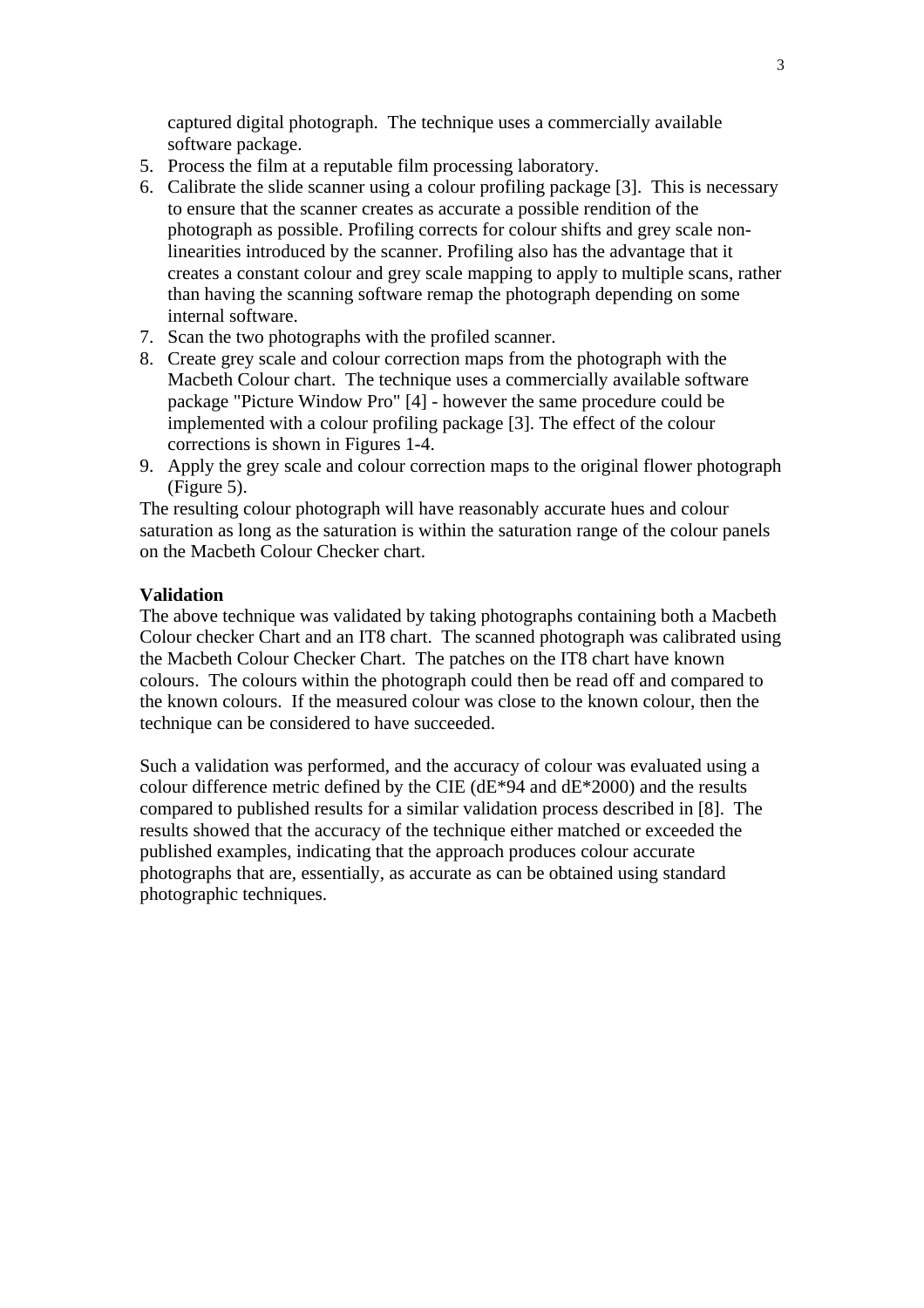

**Figure 1**: IT8 and Macbeth Colour checker targets. Pictures containing multiple targets were used to validate the technique. This particular slide demonstrates a picture that has been rendered colour neutral (eg, all of the grey patches are grey), but the hue and saturation are still not accurate.



**Figure 3:** The technique applied to a photograph of *Banksia ericifolia*. The picture contains a Macbeth colour checker target. This picture has been rendered colour neutral, but without compensation for hue and saturation.



**Figure 5**: Resulting picture of *Banksia ericifolia.*



**Figure 2**: This picture demonstrates the change after hue and saturation colour corrections have been applied. The colour panels on the Colour checker are now accurately represented. The colour panels on the IT8 target have been validated as being close to the true colour.



**Figure 4:** The photograph after grey scale compensation, hue, and saturation compensation for colour accuracy.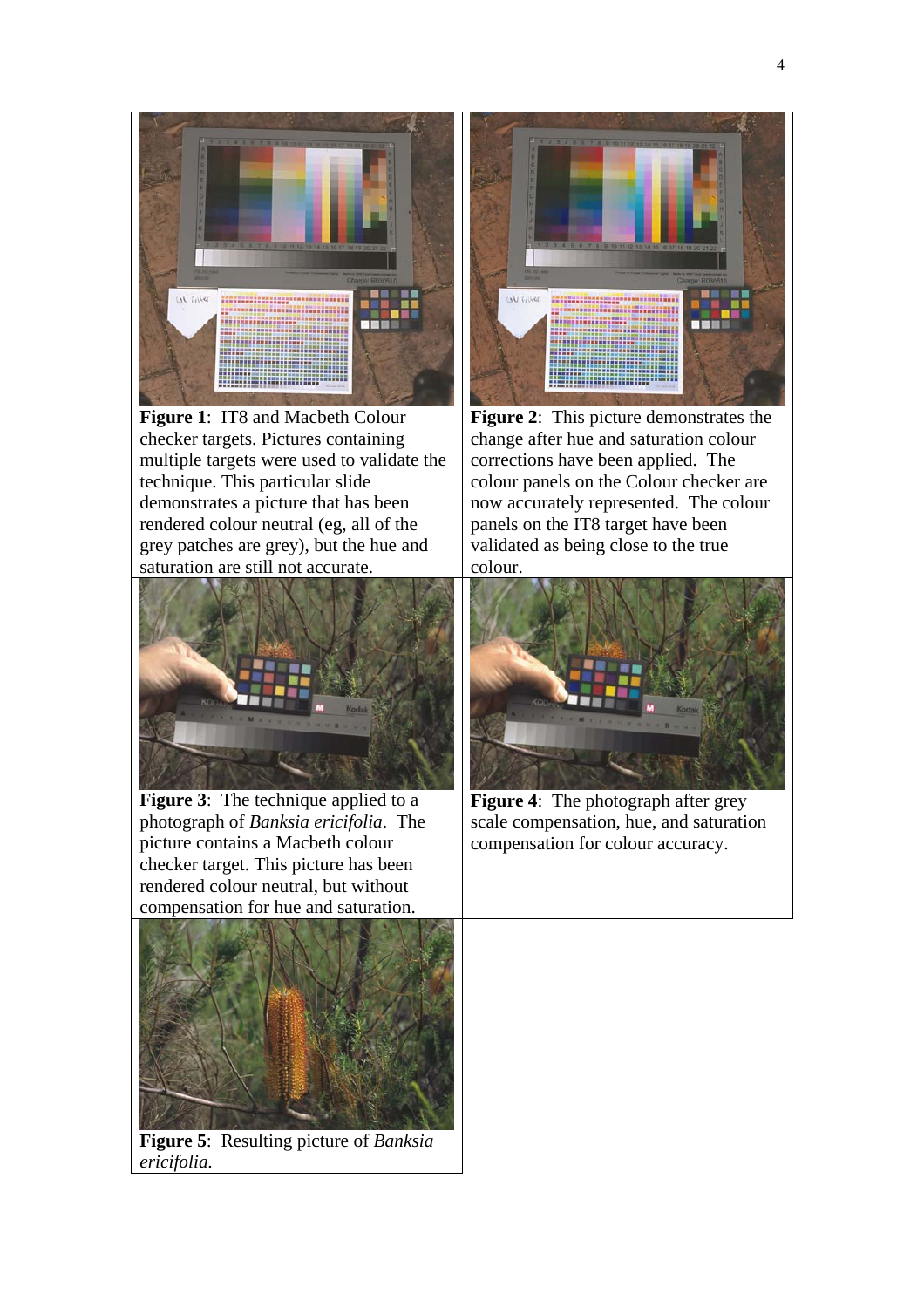**Examples of the photographs** can be found by going to the AFF website (http://www.aff.org.au) then to 'Results and reports', then to 'Summaries', then to '02/03', and clicking on the Eckert summary. The summary provides a link to 82 colour accurate photographs from 17 genera. The images are scaled down versions of the originals. The latter, subject to copyright restrictions, are available from the author.

Record of flower pictures obtained in Royal National Park as part of the project: *Lambertia formosa Banksia ericifolia Epacris longiflora Leptospermum squarrosum Banksia integrifolia Leucopogon microphyllus Crowea saligna Dillwynia Darwinia fascicularis ssp fascicularis Acacia linifolia Kunzea ambigua Isopogon anemonifolius Carpobrotus glaucescens Hibbertia scandens* 

## **Dissemination of the project**

The intent is to disseminate this work in two ways: (a). Publish a description and examples of the technique in either the print or online version of "Australian Plants".

(b). Publish the database of the Australian flowers - preferably on the website of the "Society for Growing Australian Plants"

### **5. References**

[1]. Blacklock, C, and Blacklock, N., "Photographing Wildflowers: Techniques for the Advanced Amateur and Professional", 1987. Text describes the construction and use of a diffusion tent.

[2]. "Why a Color May Not Reproduce Accurately", Kodak Data Technical Bulletin, September 1999.

[3]. Profile Prism, "ICC Profiling Software for Digital Cameras, Scanners, and Printers", http://www.ddisoftware.com/prism/

[4]. Picture Window Pro. http://www.dl-c.com/

[5]. Berns, R.S., "Billmeyer and Saltzman's Principles of Color Technology", 2000, John Wiley and Sons.

[6]. Wyszecki & Stiles, Color Science: Concepts and Methods, Quantitative Data and Formulae, 1982, John Wiley and Sons.

[7]. Hunt, R.W.G., Measuring Colour, 3<sup>rd</sup> Edition, 1998, Fountain Press, England. [8]. Berns, R.S., "The Science of Digitizing Paintings for Color-Accurate Image Archives: A Review", Journal of Imaging Science and Technology, Volume, 45, Number 4, 2001.